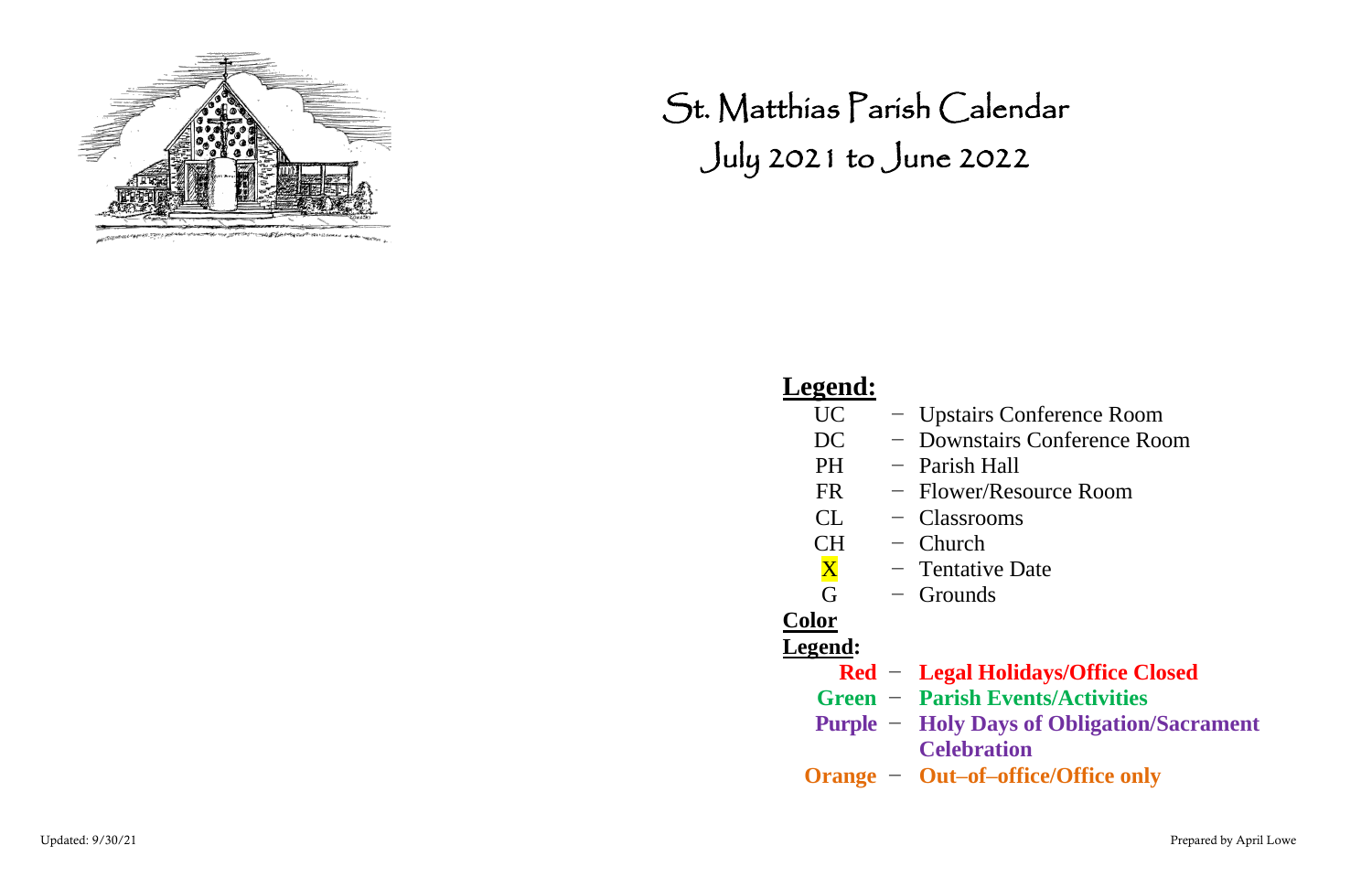# **St. Matthias Parish July 2021**

| <b>Sunday</b>                                                                                                                                 | <b>Monday</b>                                  | <b>Tuesday</b>                                                                             | Wednesday        | <b>Thursday</b>                                                                    | Friday                  | <b>Saturday</b>                                                                                                                                          |
|-----------------------------------------------------------------------------------------------------------------------------------------------|------------------------------------------------|--------------------------------------------------------------------------------------------|------------------|------------------------------------------------------------------------------------|-------------------------|----------------------------------------------------------------------------------------------------------------------------------------------------------|
|                                                                                                                                               |                                                |                                                                                            |                  |                                                                                    | <b>2</b> Office Closed  | 3<br>AA 11:00 AM-1:30 PM (PH)<br>Mass Set-up 3:15-4:00PM<br>In-person Mass 4:00PM (CH)                                                                   |
| 4 14th Sunday in Ordinary<br><b>Time</b><br>Mass Set-up 9:15-10:00AM<br>In-person Mass 10:00AM (CH)                                           | $5$ Independence Day – Office<br><b>Closed</b> | 6                                                                                          | 7 Office Closed  | 8<br><b>10:00AM Wake and 11:00AM</b><br><b>Funeral for Edgar Van Buren</b><br>(CH) | 9 Office Closed         | 10<br>AA 11:00 AM-1:30 PM (PH)<br>Mass Set-up 3:15-4:00PM<br>In-person Mass 4:00PM (CH)<br><b>Second Collection: Maintenance</b>                         |
| 11 15th Sunday in Ordinary<br><b>Time</b><br>Mass Set-up 9:15-10:00AM<br>In-person Mass 10:00AM (CH)<br><b>Second Collection: Maintenance</b> | 12                                             | 13                                                                                         | 14 Office Closed | 15                                                                                 | 16 Office Closed        | 17<br>AA 11:00 AM-1:30 PM (PH)<br>Mass Set-up 3:15-4:00PM<br>In-person Mass 4:00PM (CH)                                                                  |
| 18 16th Sunday in Ordinary<br><b>Time</b><br>Mass Set-up 9:15-10:00AM<br>In-person Mass 10:00AM (CH)                                          | 19                                             | <b>20</b>                                                                                  | 21 Office Closed | 22                                                                                 | 23 Office Closed        | 24<br><b>10:00AM Memorial Mass for</b><br><b>Eileen Weaver (CH)</b><br>AA 11:00 AM-1:30 PM (PH)<br>Mass Set-up 3:15-4:00PM<br>In-person Mass 4:00PM (CH) |
| 25 17th Sunday in Ordinary<br><b>Time</b><br>Mass Set-up 9:15-10:00AM<br>In-person Mass 10:00AM (CH)                                          | 26                                             | 27<br><b>9AM Calling Hour</b><br><b>10:00AM Funeral Mass for</b><br>Elmira Giacomuzzi (CH) | 28 Office Closed | 29                                                                                 | <b>30</b> Office Closed | 31<br>AA 11:00 AM-1:30 PM (PH)<br>Mass Set-up 3:15-4:00PM<br>In-person Mass 4:00PM (CH)                                                                  |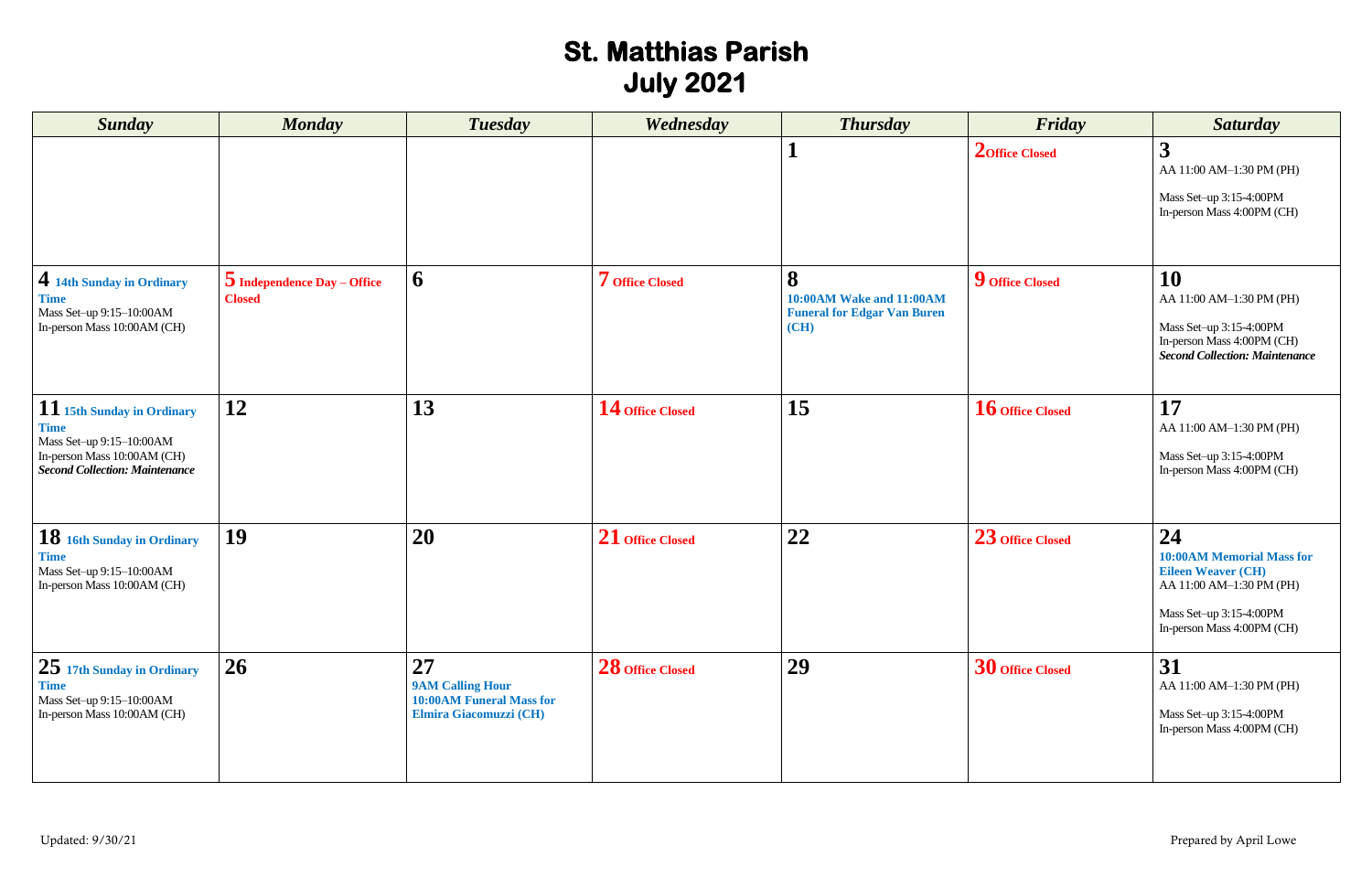# **St. Matthias Parish August 2021**

| <b>Sunday</b>                                                                                                                                                                                                | <b>Monday</b>                                                                                     | Tuesday                                                          | Wednesday                                                                       | <b>Thursday</b> | Friday                 | <b>Saturday</b>                                                                                                                                                                                                     |
|--------------------------------------------------------------------------------------------------------------------------------------------------------------------------------------------------------------|---------------------------------------------------------------------------------------------------|------------------------------------------------------------------|---------------------------------------------------------------------------------|-----------------|------------------------|---------------------------------------------------------------------------------------------------------------------------------------------------------------------------------------------------------------------|
| 18th Sunday in Ordinary Time<br>Mass Set-up 9:15-10:00AM<br>In-person Mass 10:00AM (CH)                                                                                                                      | $\boldsymbol{2}$                                                                                  | 3                                                                | 4 Office Closed                                                                 | 5               | <b>6</b> Office Closed | $\overline{\mathbf{z}}$<br>AA 11:00 AM-1:30 PM (PH)<br>Mass Set-up 3:15-4:00PM<br>In-person Mass 4:00PM (CH)<br><b>Second Collection: Parish</b><br><b>Maintenance</b>                                              |
| <b>8</b> 19th Sunday in Ordinary Time<br>Mass Set-up 9:15-10:00AM<br>In-person Mass 10:00AM (CH)<br><b>Second Collection: Parish Maintenance</b><br>12:00PM Graveside for Ray Henning<br>(CEM)               | $\boldsymbol{9}$<br><b>Graveside Service for</b><br><b>Maureen Tremarche-</b><br><b>Evergreen</b> | 10                                                               | 11 Office Closed                                                                | 12              | 13 Office Closed       | 14<br>AA 11:00 AM-1:30 PM (PH)<br>Mass Set-up 3:15-4:00PM<br>In-person Mass 4:00PM (CH)                                                                                                                             |
| 15 Assumption of the Blessed Virgin<br><b>Mary</b><br>Mass Set-up 9:15-10:00AM<br>In-person Mass 10:00AM (CH)<br><b>Collection: Assumption</b>                                                               | 16                                                                                                | 17<br><b>10:00AM Funeral Mass for</b><br><b>Paul Winske (CH)</b> | ${\bf 18}$ Office Closed                                                        | 19              | 20 Office Closed       | 21<br>AA 11:00 AM-1:30 PM (PH)<br>Mass Set-up 3:15-4:00PM<br>In-person Mass 4:00PM (CH)                                                                                                                             |
| 22 21st Sunday in Ordinary Time<br>Mass Set-up 9:15-10:00AM<br>In-person Mass 10:00AM (CH)                                                                                                                   | 23<br>11:00AM Funeral Mass for<br><b>Larry Foti (CH)</b>                                          | 24                                                               | 25 Office Closed<br><b>10:00AM Funeral Mass for John</b><br><b>Gamache (CH)</b> | 26              | 27 Office Closed       | 28<br>AA 11:00 AM-1:30 PM (PH)<br>Mass Set-up 3:15-4:00PM<br>In-person Mass 4:00PM (CH)<br><b>Special Collection for Haiti</b><br><b>Earthquake Relief</b><br><b>Second Collection: Parochial</b><br><b>Schools</b> |
| $\sim 29$ 22nd Sunday in Ordinary Time<br>Mass Set-up 9:15-10:00AM<br>In-person Mass 10:00AM (CH)<br>Special Collection for Haiti Earthquake<br><b>Relief</b><br><b>Second Collection: Parochial Schools</b> | 30                                                                                                | 31                                                               |                                                                                 |                 |                        |                                                                                                                                                                                                                     |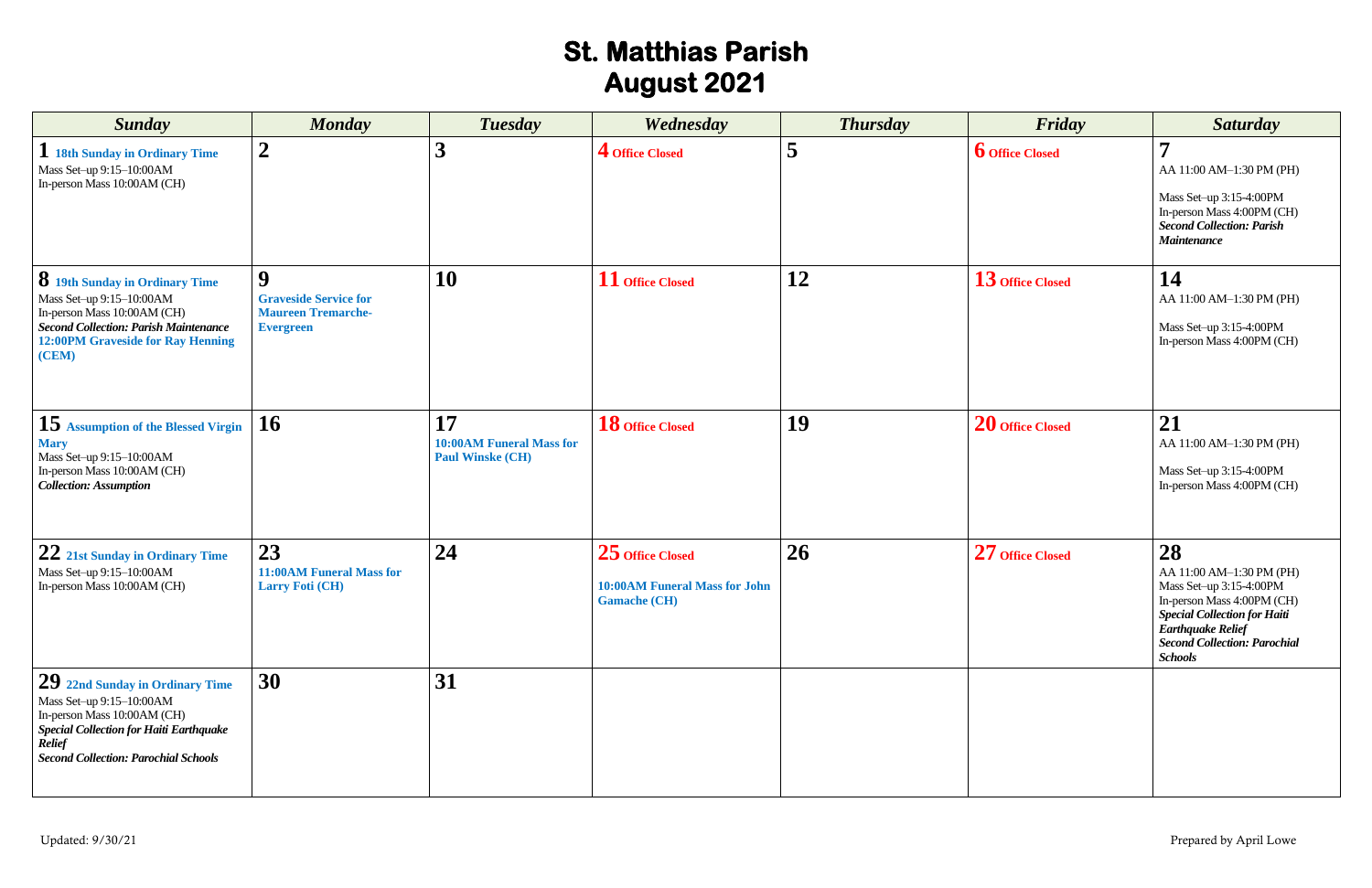# **St. Matthias Parish September 2021**

| <b>Sunday</b>                                                                                                                                                                                                                                                                                                      | <b>Monday</b>                                                           | <b>Tuesday</b>                                                                                      | Wednesday                                                                                        | <b>Thursday</b>  | Friday           | <b>Saturday</b>                                                                                                                                                                                    |
|--------------------------------------------------------------------------------------------------------------------------------------------------------------------------------------------------------------------------------------------------------------------------------------------------------------------|-------------------------------------------------------------------------|-----------------------------------------------------------------------------------------------------|--------------------------------------------------------------------------------------------------|------------------|------------------|----------------------------------------------------------------------------------------------------------------------------------------------------------------------------------------------------|
|                                                                                                                                                                                                                                                                                                                    |                                                                         |                                                                                                     | <b>L</b> Office Closed<br>First day of school for MPS                                            | $\boldsymbol{2}$ | 3 Office Closed  | AA 11:00 AM-1:30 PM (PH)<br>Mass Set-up 3:15-4:00PM<br>In-person Mass 4:00PM (CH)                                                                                                                  |
| 5 23rd Sunday in Ordinary<br><b>Time</b><br>Mass Set-up 9:15-10:00AM<br>In-person Mass 10:00AM (CH)                                                                                                                                                                                                                | <b>6</b> Labor Day – Office Closed                                      | $\overline{\phantom{a}}$                                                                            | <b>8</b> Office Closed<br><b>Colonial Garden Club (Jinx Clancy)</b><br>5:45p.m. to 9:45p.m. (PH) | 9                | 10 Office Closed | 11<br>AA 11:00 AM-1:30 PM (PH)<br>Mass Set-up 3:15-4:00PM<br>In-person Mass 4:00PM (CH)<br><b>Second Collection: Parish</b><br><b>Maintenance</b>                                                  |
| $\bf{12}$ 24th Sunday in Ordinary<br><b>Time</b><br>Mass Set-up 8:00-9:30AM<br><b>In-person Mass 10:00AM</b><br>(Outdoors) with COVID<br><b>Remembrance and Welcome Back</b><br><b>Picnic Brunch</b><br><b>Faith Formation families in</b><br>attendance<br><b>Second Collection: Parish</b><br><b>Maintenance</b> | 13<br><b>Finance Committee Meeting</b><br>7:15PM (ZOOM)                 | 14<br><b>10:00AM Funeral Mass for Paul</b><br><b>Ricciuti (Slattery)</b>                            | $15$ Office Closed                                                                               | 16               | 17 Office Closed | 18<br><b>10:00AM Funeral Mass for</b><br><b>Jeanne McGrath (CH)</b><br>AA 11:00 AM-1:30 PM (PH)<br>Mass Set-up 3:15-4:00PM<br>In-person Mass 4:00PM (CH)<br><b>Second Collection: Clergy Trust</b> |
| $19$ 25th Sunday in Ordinary<br><b>Time</b><br>Mass Set-up 9:15-10:00AM<br>In-person Mass 10:00AM (CH)<br><b>Second Collection: Clergy Trust</b>                                                                                                                                                                   | <b>20</b>                                                               | 21                                                                                                  | 22 Office Closed<br><b>10:00AM Funeral Mass for</b><br><b>Denise Nelson (CH)</b>                 | 23               | 24 Office Closed | 25<br>AA 11:00 AM-1:30 PM (PH)<br>Mass Set-up 3:15-4:00PM<br>In-person Mass 4:00PM (CH)<br><b>Boston PILOT Subscription Env</b>                                                                    |
| 26 26th Sunday in Ordinary<br><b>Time</b><br>Mass Set-up 9:15-10:00AM<br>In-person Mass 10:00AM (CH)<br><b>Boston PILOT Subscription Env</b>                                                                                                                                                                       | 27<br><b>10:00AM Funeral Mass for</b><br><b>Ernesteen Ferreira (CH)</b> | 28<br><b>10:00AM Funeral Mass for</b><br><b>Mark Cross (CH)</b><br>6:30PM Yard Sale Meeting<br>(PH) | 29 Office Closed                                                                                 | 30               |                  |                                                                                                                                                                                                    |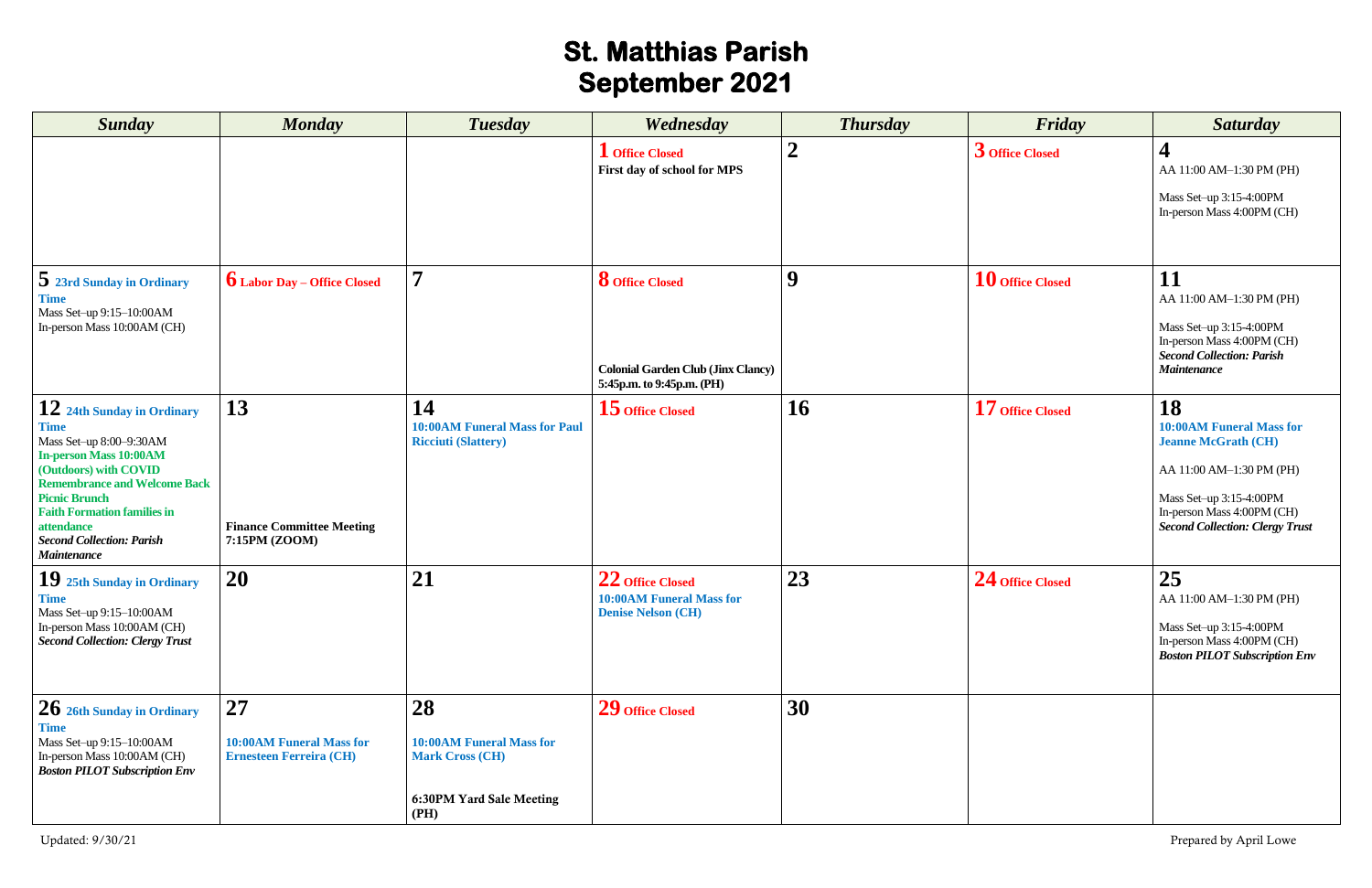#### **St. Matthias Parish October 2021**

| <b>Sunday</b>                                                                                                                                                                                                                                         | <b>Monday</b>                                                                                                       | <b>Tuesday</b>                                                                                             | Wednesday                                                                                                         | <b>Thursday</b>                                                                                | Friday                                                                                                                   | <b>Saturday</b>                                                                                                                                                                                                                                                   |
|-------------------------------------------------------------------------------------------------------------------------------------------------------------------------------------------------------------------------------------------------------|---------------------------------------------------------------------------------------------------------------------|------------------------------------------------------------------------------------------------------------|-------------------------------------------------------------------------------------------------------------------|------------------------------------------------------------------------------------------------|--------------------------------------------------------------------------------------------------------------------------|-------------------------------------------------------------------------------------------------------------------------------------------------------------------------------------------------------------------------------------------------------------------|
|                                                                                                                                                                                                                                                       |                                                                                                                     |                                                                                                            |                                                                                                                   |                                                                                                | <b>I</b> Office Closed                                                                                                   | <b>11:00AM Burial Service for Louise</b><br><b>Sullivan (CH)</b><br>AA 11:00 AM-1:30 PM (PH)<br>Mass Set-up 3:15-4:00PM<br>In-person Mass 4:00PM (CH)<br><b>Second Collection: Holy Father and</b><br><b>Missionary Efforts</b>                                   |
| 3 27th Sunday in Ordinary Time<br>Faith Formation Years 1,2,3,4,5 8:30-9:45AM<br>(PH,CL,DC)<br>In-person Mass 10:00AM (CH)<br><b>Second Collection: Holy Father and Missionary</b><br><b>Efforts</b><br>Faith Formation Years 6,7,8 6:00-7:10 PM (PH) | 4<br><b>Trash Pickup</b><br>1:00PM-4:00PM Yard Sale<br>Sort (PH)<br>5:00PM-8:00PM Yard Sale<br><b>Drop-off (PH)</b> | 5<br><b>1:00PM-4:00PM Yard Sale</b><br><b>Sort (PH)</b><br>5:00PM-8:00PM Yard Sale<br><b>Drop-off (PH)</b> | <b>b</b> Office Closed<br>1:00PM-4:00PM Yard Sale<br>Sort (PH)<br>5:00PM-8:00PM Yard Sale<br><b>Drop-off (PH)</b> | <b>1:00PM-4:00PM Yard Sale</b><br>Sort (PH)<br>5:00PM-8:00PM Yard Sale<br><b>Drop-off (PH)</b> | <b>8</b> Office Closed<br>1:00PM-4:00PM Yard<br><b>Sale Sort (PH)</b><br>5:00PM-8:00PM Yard<br><b>Sale Drop-off (PH)</b> | 9<br>Parish Yard Sale & Grill 9AM to 3PM<br>(PH/G)<br>Mass Set-up 3:15-4:00PM<br>In-person Mass 4:00PM (CH)<br><b>Second Collection: Parish Maintenance</b><br>Knights of Columbus Tootsie Roll Drive                                                             |
| 10 28th Sunday in Ordinary Time<br>In-person Mass 10:00AM (CH)<br><b>Second Collection: Parish Maintenance</b><br>Knights of Columbus Tootsie Roll Drive                                                                                              | $11$ Columbus Day – Office<br><b>Closed</b>                                                                         | <b>12</b>                                                                                                  | 13 Office Closed<br><b>Colonial Garden Club (Jinx</b><br>Clancy) 5:45p.m. to 9:45p.m.<br>(PH)                     | 14                                                                                             | ${\bf 15}$ Office Closed                                                                                                 | <b>16</b><br>AA 11:00 AM-1:30 PM (PH)<br>1:30 PM Brianna Kunycky<br>Wedding<br>Mass Set-up 3:15-4:00PM<br>In-person Mass 4:00PM (CH)                                                                                                                              |
| 17 29th Sunday in Ordinary Time<br>Faith Formation Years 1,2,3,4,5 8:30-9:45AM<br>(PH,CL,DC)<br>In-person Mass 10:00AM (CH)<br>Faith Formation Years 6,7,8 6:00-7:10 PM (PH)<br><b>Blessing of the Animals</b>                                        | <b>18</b><br><b>Finance Committee Meeting</b><br>7:15PM (ZOOM)                                                      | 19                                                                                                         | 20 Office Closed                                                                                                  | 21                                                                                             | 22 Office Closed                                                                                                         | 23<br>Confirmation I and II (Years 9 and 10) Retreat<br>$11:00AM - 4:00 PM$ (PH) Plus $4:00PM$ Mass<br>attendance (CH)<br>Mass Set-up 3:15-4:00PM<br>In-person Mass 4:00PM (CH)<br><b>Second Collection: World Mission Sunday</b><br><b>Anointing of the Sick</b> |
| 24 30th Sunday in Ordinary Time<br>In-person Mass 10:00AM (CH)<br><b>Second Collection: World Mission Sunday</b><br><b>Anointing of the Sick</b>                                                                                                      | 25                                                                                                                  | <b>26</b>                                                                                                  | 27 Office Closed                                                                                                  | 28                                                                                             | 29 Office Closed                                                                                                         | 30<br>AA 11:00 AM-1:30 PM (PH)<br>Mass Set-up 3:15-4:00PM<br>In-person Mass 4:00PM (CH)<br><b>Second Collection: SVdP</b><br><b>Parish Fundraiser</b>                                                                                                             |
| 31 31st Sunday in Ordinary Time<br>Faith Formation Years 1,2,3,4,5 8:30-9:45AM<br>(PH, CL, DC)<br>In-person Mass 10:00AM (CH)<br><b>Second Collection: SVdP</b>                                                                                       |                                                                                                                     |                                                                                                            |                                                                                                                   |                                                                                                |                                                                                                                          |                                                                                                                                                                                                                                                                   |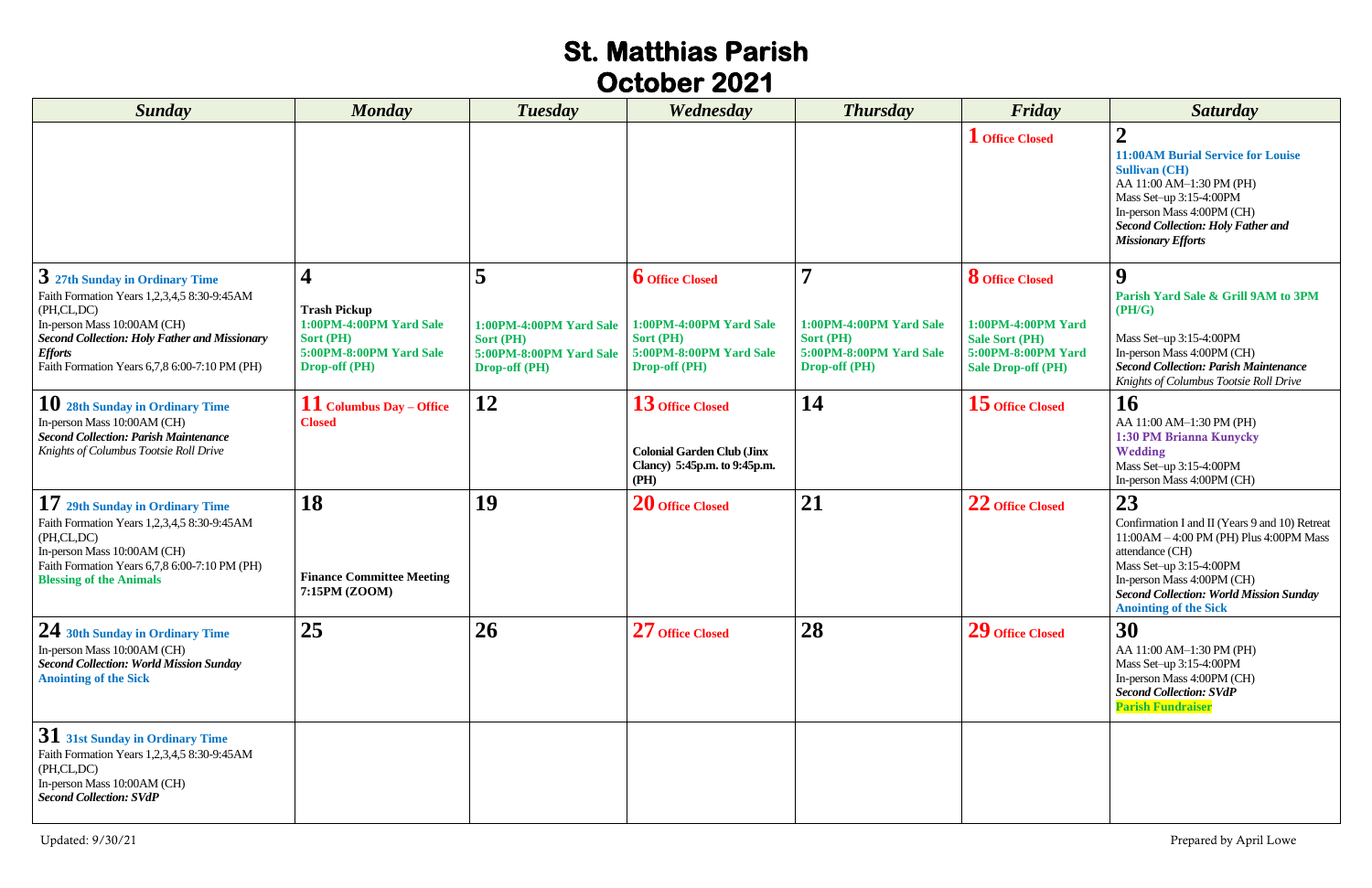## **St. Matthias Parish November 2021**

| <b>Sunday</b>                                                                                                                                                                                                                                                                                                           | <b>Monday</b>                                                                    | <b>Tuesday</b>     | Wednesday                                                                                  | <b>Thursday</b>                              | Friday             | <b>Saturday</b>                                                                                                                                                                                                                         |
|-------------------------------------------------------------------------------------------------------------------------------------------------------------------------------------------------------------------------------------------------------------------------------------------------------------------------|----------------------------------------------------------------------------------|--------------------|--------------------------------------------------------------------------------------------|----------------------------------------------|--------------------|-----------------------------------------------------------------------------------------------------------------------------------------------------------------------------------------------------------------------------------------|
|                                                                                                                                                                                                                                                                                                                         | <b>I</b> Solemnity of All Saints<br>(NOT a Holy Day of<br>Obligation this year.) | $2$ All Souls' Day | 3 Office Closed                                                                            | $\boldsymbol{4}$                             | 5 Office Closed    | $\boldsymbol{\theta}$<br>AA 11:00 AM-1:30 PM (PH)<br>Mass Set-up 3:15-4:00PM<br>In-person Mass 4:00PM (CH)<br><b>SVdP Clothing Drive</b>                                                                                                |
| 7 32nd Sunday in Ordinary Time<br>In-person Mass 10:00AM (CH)<br><b>Mass of Remembrance</b><br><b>SVdP Clothing Drive</b>                                                                                                                                                                                               | 8                                                                                | 9                  | 10 Office Closed<br><b>Colonial Garden Club (Jinx Clancy)</b><br>5:45p.m. to 9:45p.m. (PH) | $11$ Veteran's Day – Office<br><b>Closed</b> | $12$ Office Closed | 13<br>AA 11:00 AM-1:30 PM (PH)<br>1:00 PM Rebecca Chapman and<br><b>Michael Cooke Wedding</b><br>Mass Set-up 3:15-4:00PM<br>In-person Mass 4:00PM (CH)<br><b>Second Collection: Parish</b><br><b>Maintenance</b><br>SVdP Clothing Drive |
| 14 33rd Sunday in Ordinary Time<br>Faith Formation Years 1,2,3,4,5 8:30-<br>9:45AM (PH,CL,DC)<br>In-person Mass 10:00AM (CH)<br><b>Second Collection: Parish Maintenance</b><br>Confirmation I and II (Years 9 and 10)<br>Mass to 12:00PM (CH,CL)<br>Faith Formation Years 6,7,8 6:00-7:10<br>PM (PH)                   | 15                                                                               | 16                 | 17 Office Closed                                                                           | 18                                           | 19 Office Closed   | 20<br>AA 11:00 AM-1:30 PM (PH)<br>Mass Set-up 3:15-4:00PM<br>In-person Mass 4:00PM (CH)<br><b>Second Collection: Retired</b><br><b>Religious Sisters</b>                                                                                |
| ${\bf 21}$ Solemnity of Our Lord Jesus<br><b>Christ, King of the Universe (Christ)</b><br>the King)<br>Faith Formation Years 1,2,3,4,5 8:30-<br>9:45AM (PH,CL,DC)<br>In-person Mass 10:00AM (CH)<br><b>Second Collection: Retired Religious</b><br><b>Sisters</b><br>Faith Formation Years 6,7,8 6:00-7:10<br>$PM$ (PH) | 22                                                                               | 23                 | 24 Office Closed                                                                           | $25$ Office Closed –<br><b>Thanksgiving</b>  | 26 Office Closed   | 27<br>AA 11:00 AM-1:30 PM (PH)<br>Mass Set-up 3:15-4:00PM<br>In-person Mass 4:00PM (CH)                                                                                                                                                 |
| 28 First Sunday of Advent<br>In-person Mass 10:00AM (CH)                                                                                                                                                                                                                                                                | 29                                                                               | 30                 |                                                                                            |                                              |                    |                                                                                                                                                                                                                                         |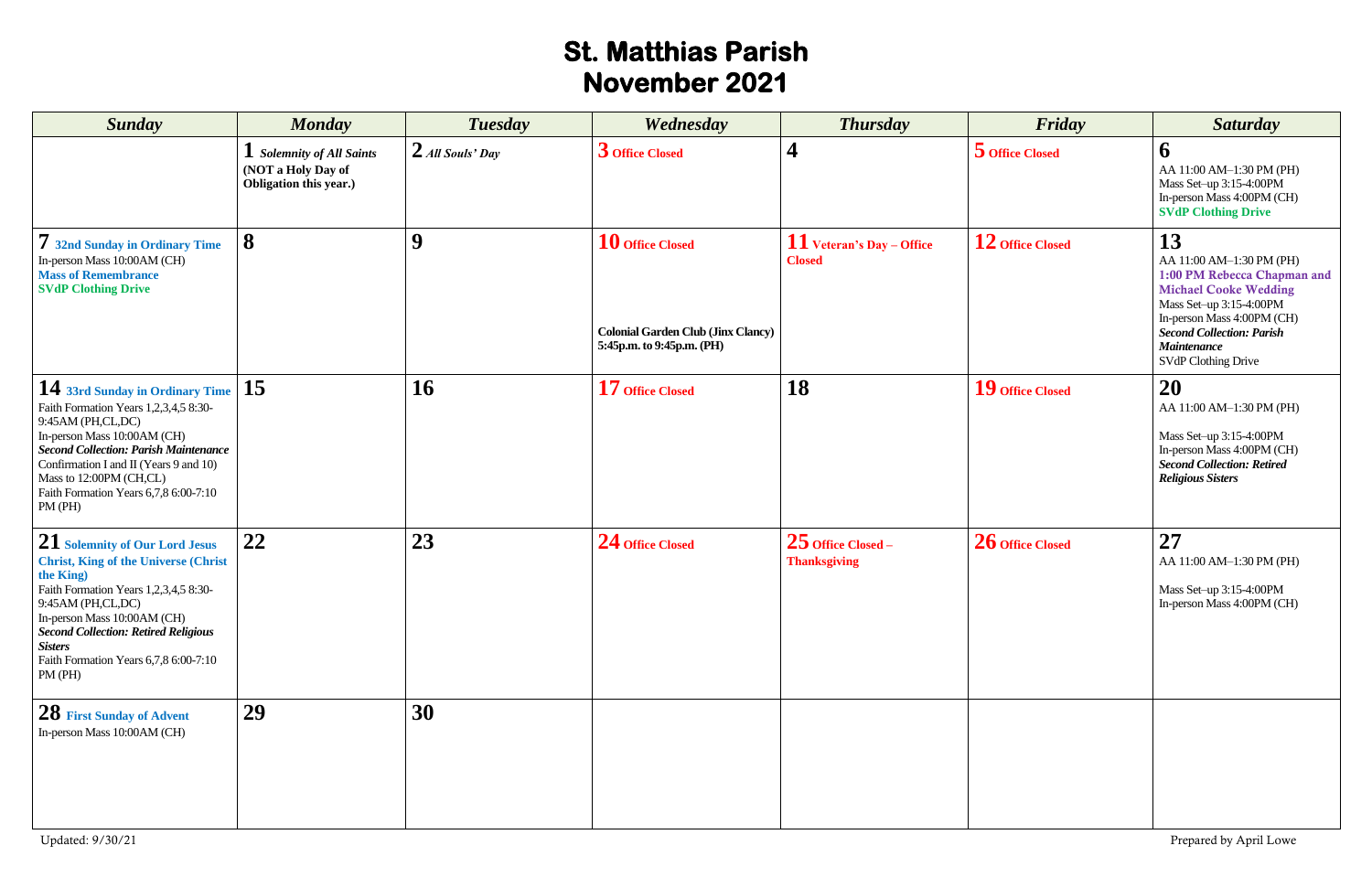## **St. Matthias Parish December 2021**

| <b>Sunday</b>                                                                                                                                                                                                                        | <b>Monday</b>                                                  | <b>Tuesday</b> | Wednesday                                                                                                                                                                       | <b>Thursday</b>  | Friday                                                                                                                                                                                    | <b>Saturday</b>                                                                                                                                   |
|--------------------------------------------------------------------------------------------------------------------------------------------------------------------------------------------------------------------------------------|----------------------------------------------------------------|----------------|---------------------------------------------------------------------------------------------------------------------------------------------------------------------------------|------------------|-------------------------------------------------------------------------------------------------------------------------------------------------------------------------------------------|---------------------------------------------------------------------------------------------------------------------------------------------------|
|                                                                                                                                                                                                                                      |                                                                |                | <b>L</b> Office Closed                                                                                                                                                          | $\boldsymbol{2}$ | 3 Office Closed                                                                                                                                                                           | AA 11:00 AM-1:30 PM (PH)<br>Mass Set-up 3:15-4:00PM<br>In-person Mass 4:00PM (CH)                                                                 |
| 5 Second Sunday of Advent<br>In-person Mass 10:00AM (CH)<br>Confirmation I and II (Years 9 and<br>10) Mass to 12:00PM (CH,CL)                                                                                                        | 6                                                              | $\overline{ }$ | <b>8</b> Office Closed<br><b>Immaculate Conception</b><br>Mass Set-up 8:15-9:00AM<br>In-person Mass 9:00AM (CH)<br>Mass Set-up 6:15-7:00PM<br><b>In-person Mass 7:00PM (CH)</b> | 9                | 10 Office Closed                                                                                                                                                                          | 11<br>AA 11:00 AM-1:30 PM (PH)<br>Mass Set-up 3:15-4:00PM<br>In-person Mass 4:00PM (CH)<br><b>Second Collection: Parish</b><br><b>Maintenance</b> |
| 12 Third Sunday of Advent<br>Faith Formation Years 1,2,3,4,5<br>8:30-9:45AM (PH,CL,DC)<br>In-person Mass 10:00AM (CH)<br><b>Second Collection: Parish</b><br><b>Maintenance</b><br>Faith Formation Years 6,7,8 6:00-<br>7:10 PM (PH) | 13<br><b>Finance Committee Meeting</b><br><b>7:15PM (ZOOM)</b> | 14             | 15 Office Closed                                                                                                                                                                | 16               | 17 Office Closed                                                                                                                                                                          | 18<br>AA 11:00 AM-1:30 PM (PH)<br>Mass Set-up 3:15-4:00PM<br>In-person Mass 4:00PM (CH)                                                           |
| 19 Fourth Sunday of Advent<br>Faith Formation Years 1,2,3,4,5<br>8:30-9:45AM (PH,CL,DC)<br>In-person Mass 10:00AM (CH)<br>Faith Formation Years 6,7,8 6:00-<br>7:10 PM (PH)                                                          | 20                                                             | 21             | 22 Office Closed                                                                                                                                                                | 23               | 24 Office Closed<br>Mass Set-up 3:15-4:00PM<br><b>In-person Mass 4:00PM (CH)</b><br><b>Clergy Trust Collection</b><br><b>In-person Mass 7:00PM (CH)</b><br><b>Clergy Trust Collection</b> | 25 The Nativity of the Lord<br>In-person Mass 10:00AM (CH)<br><b>Clergy Trust Collection</b>                                                      |
| 26 The Holy Family of Jesus,<br><b>Mary and Joseph</b><br>In-person Mass 10:00AM (CH)<br><b>Clergy Trust Collection</b>                                                                                                              | 27 Office Closed - Christmas                                   | 28             | 29 Office Closed                                                                                                                                                                | 30               | 31 Office Closed                                                                                                                                                                          |                                                                                                                                                   |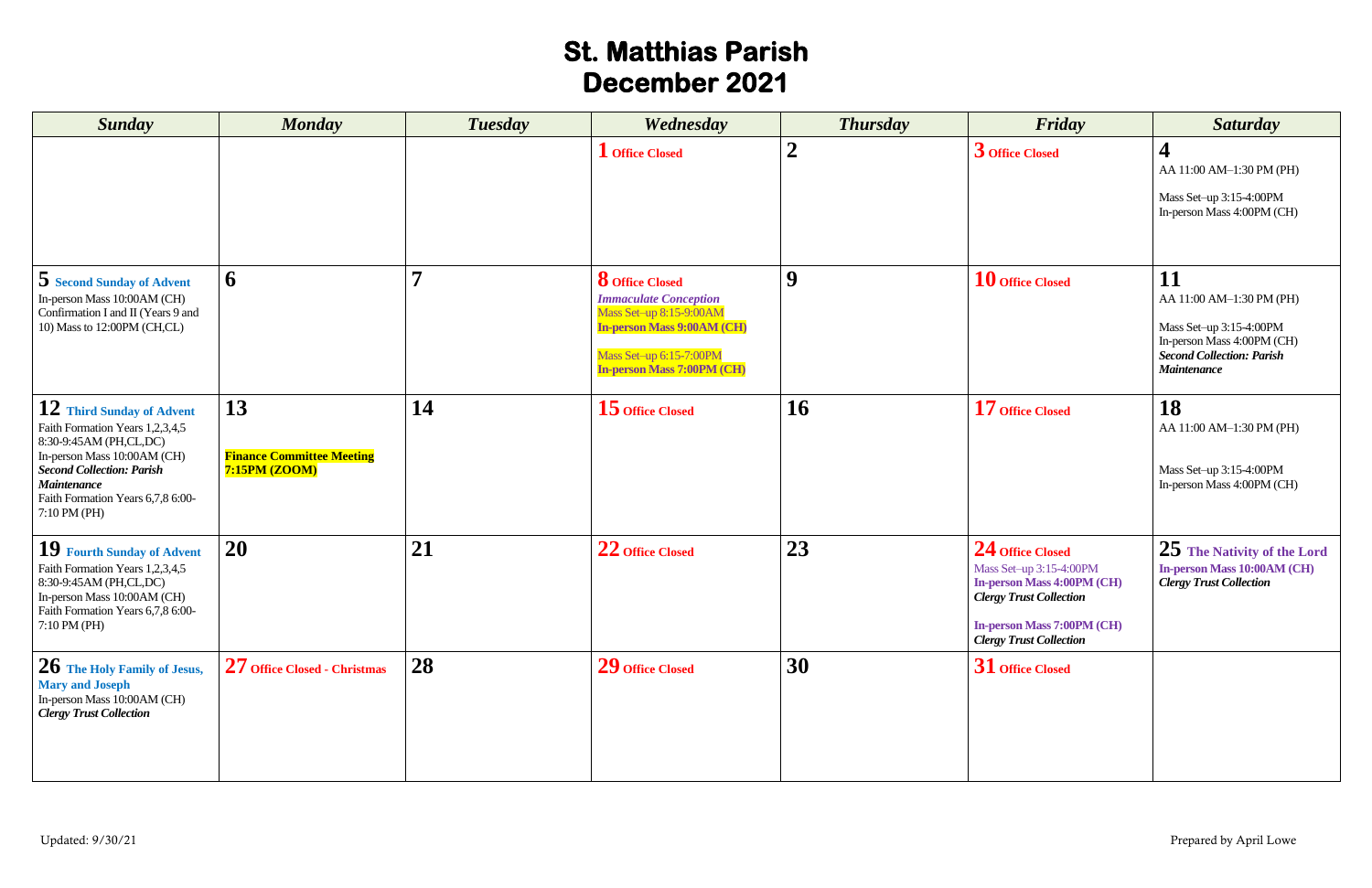# **St. Matthias Parish January 2022**

| <b>Sunday</b>                                                                                                                                                                                                                             | <b>Monday</b>                                                            | <b>Tuesday</b>   | Wednesday        | <b>Thursday</b> | Friday             | <b>Saturday</b>                                                                                                                                          |
|-------------------------------------------------------------------------------------------------------------------------------------------------------------------------------------------------------------------------------------------|--------------------------------------------------------------------------|------------------|------------------|-----------------|--------------------|----------------------------------------------------------------------------------------------------------------------------------------------------------|
|                                                                                                                                                                                                                                           |                                                                          |                  |                  |                 |                    | 1 Solemnity of Mary<br>(NOT a Holy Day of Obligation this<br>year.)<br>AA 11:00 AM-1:30 PM (PH)<br>Mass Set-up 3:15-4:00PM<br>In-person Mass 4:00PM (CH) |
| 2 Epiphany of the Lord<br>In-person Mass 10:00AM (CH)                                                                                                                                                                                     | 3                                                                        | $\boldsymbol{4}$ | 5 Office Closed  | 6               | 7 Office Closed    | 8<br>AA 11:00 AM-1:30 PM (PH)<br>Mass Set-up 3:15-4:00PM<br>In-person Mass 4:00PM (CH)                                                                   |
| <b>9</b> Baptism of the Lord<br>In-person Mass 10:00AM (CH)<br><b>Second Collection: Parish Maintenance</b><br>Confirmation I and II (Years 9 and 10) Mass<br>to 12:00PM (CH,CL)                                                          | <b>10</b><br><b>Finance Committee</b><br><b>Meeting 7:15PM</b><br>(ZOOM) | 11               | 12 Office Closed | 13              | 14 Office Closed   | 15<br>AA 11:00 AM-1:30 PM (PH)<br>Mass Set-up 3:15-4:00PM<br>In-person Mass 4:00PM (CH)                                                                  |
| <b>10 Second Sunday in Ordinary Time</b><br>In-person Mass 10:00AM (CH)                                                                                                                                                                   | $17$ Office Closed –<br><b>Martin Luther King Jr</b><br><b>Day</b>       | 18               | 19 Office Closed | 20              | $21$ Office Closed | 22<br>AA 11:00 AM-1:30 PM (PH)<br>Mass Set-up 3:15-4:00PM<br>In-person Mass 4:00PM (CH)<br><b>Second Collection: Church in Latin</b><br><b>America</b>   |
| 23 Third Sunday in Ordinary Time<br>Faith Formation Years 1,2,3,4,5 8:30-9:45AM<br>(PH,CL,DC)<br>In-person Mass 10:00AM (CH)<br><b>Second Collection: Church in Latin</b><br>America'<br>Faith Formation Years 6,7,8 6:00-7:10 PM<br>(PH) | 24                                                                       | 25               | 26 Office Closed | 27              | 28 Office Closed   | 29<br>AA 11:00 AM-1:30 PM (PH)<br>Mass Set-up 3:15-4:00PM<br>In-person Mass 4:00PM (CH)                                                                  |
| 30 Fourth Sunday in Ordinary Time<br>Faith Formation Years 1,2,3,4,5 8:30-9:45AM<br>(PH,CL,DC)<br>In-person Mass 10:00AM (CH)<br><b>Second Collection: Church in Latin America</b><br>Faith Formation Years 6,7,8 6:00-7:10 PM<br>(PH)    | 31                                                                       |                  |                  |                 |                    |                                                                                                                                                          |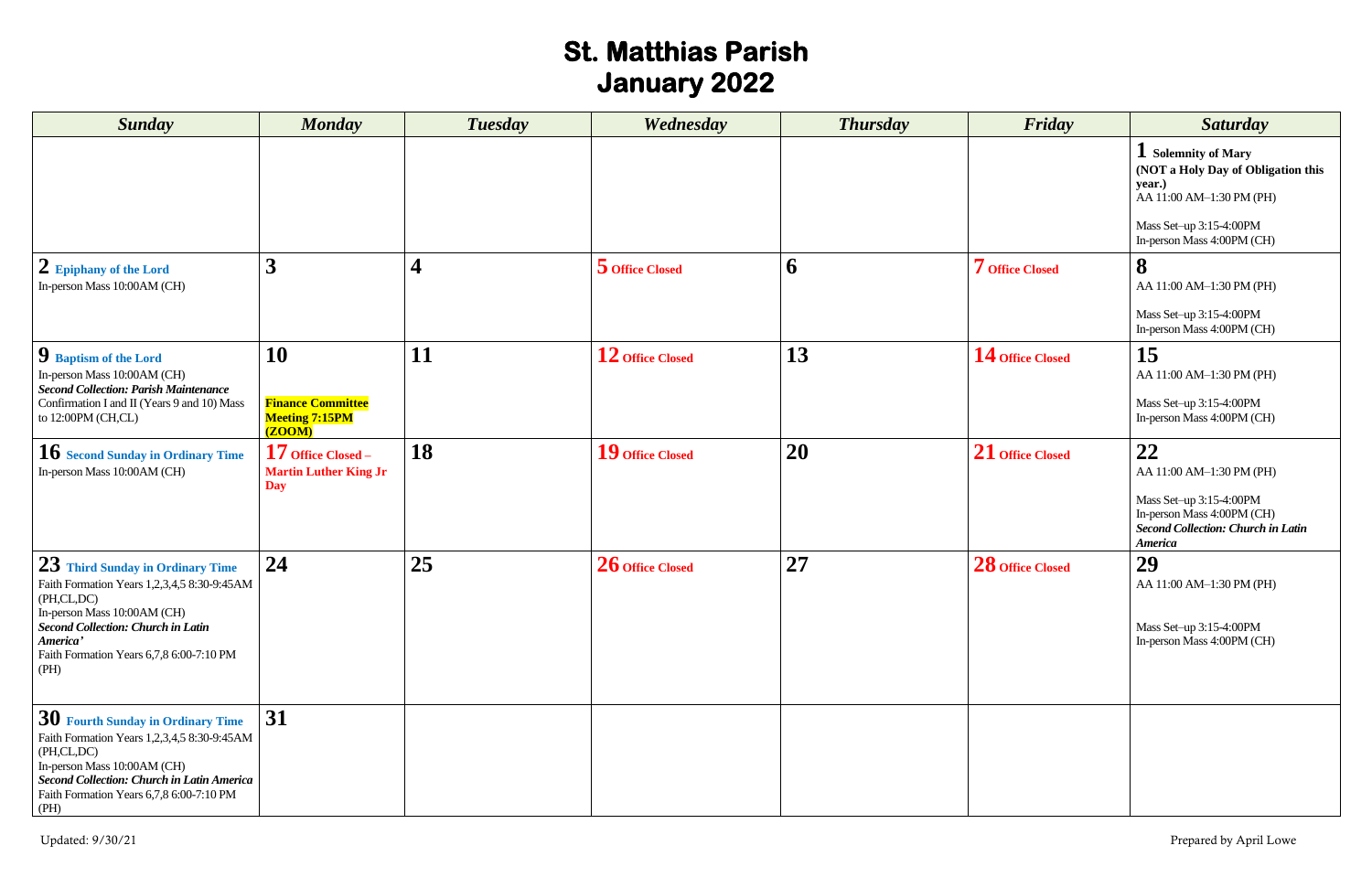# **St. Matthias Parish February 2022**

| <b>Sunday</b>                                                                                                                                                                                                                                         | <b>Monday</b>                                                                         | <b>Tuesday</b>                   | Wednesday                                                                                                          | <b>Thursday</b> | Friday           | <b>Saturday</b>                                                                                                                                            |
|-------------------------------------------------------------------------------------------------------------------------------------------------------------------------------------------------------------------------------------------------------|---------------------------------------------------------------------------------------|----------------------------------|--------------------------------------------------------------------------------------------------------------------|-----------------|------------------|------------------------------------------------------------------------------------------------------------------------------------------------------------|
|                                                                                                                                                                                                                                                       |                                                                                       |                                  | 2 Office Closed<br><b>The Presentation of the Lord</b><br>In-person Mass 9:00AM (CH)<br>In-person Mass 7:00PM (CH) | 3               | 4 Office Closed  | 5<br>AA 11:00 AM-1:30 PM (PH)<br>Mass Set-up 3:15-4:00PM<br>In-person Mass 4:00PM (CH)<br>Confirmation I and II (Years 9 and<br>10) Mass to 6:00PM (CH,CL) |
| <b>O</b> Fifth Sunday in Ordinary<br><b>Time</b><br>In-person Mass 10:00AM (CH)                                                                                                                                                                       | $\overline{\mathbf{r}}$<br>Money Counting 9:30AM (UC)                                 | 8                                | 9 Office Closed                                                                                                    | 10              | 11 Office Closed | 12<br>AA 11:00 AM-1:30 PM (PH)<br>Mass Set-up 3:15-4:00PM<br>In-person Mass 4:00PM (CH)<br>$2nd$ Collection: Maintenance                                   |
| $13$ Sixth Sunday in Ordinary<br><b>Time</b><br>Faith Formation Years 1,2,3,4,5<br>8:30-9:45AM (PH,CL,DC)<br>In-person Mass 10:00AM (CH)<br>$2^{nd}$ Collection: Maintenance<br>Faith Formation Years 6,7,8 6:00-<br>7:10 PM (PH)                     | 14<br>Money Counting 9:30AM (UC)<br><b>Finance Committee Meeting</b><br>7:15PM (ZOOM) | 15                               | 16 Office Closed                                                                                                   | 17              | 18 Office Closed | 19<br>AA 11:00 AM-1:30 PM (PH)<br>Mass Set-up 3:15-4:00PM<br>In-person Mass 4:00PM (CH)                                                                    |
| 20 Seventh Sunday in<br><b>Ordinary Time</b><br>In-person Mass 10:00AM (CH)                                                                                                                                                                           | 21 Office Closed – Presidents'<br><b>Day</b>                                          | 22<br>Money Counting 9:30AM (UC) | 23 Office Closed                                                                                                   | 24              | 25 Office Closed | 26<br>AA 11:00 AM-1:30 PM (PH)<br>Mass Set-up 3:15-4:00PM<br>In-person Mass 4:00PM (CH)<br>2 <sup>nd</sup> Collection: Church Around the<br>World          |
| 27 Eighth Sunday in Ordinary<br><b>Time</b><br>Faith Formation Years 1,2,3,4,5<br>8:30-9:45AM (PH,CL,DC)<br>In-person Mass 10:00AM (CH)<br>$2nd Collection: Church Around the$<br><b>World</b><br>Faith Formation Years 6,7,8 6:00-<br>$7:10$ PM (PH) | 28<br>Money Counting 9:30AM (UC)                                                      |                                  |                                                                                                                    |                 |                  |                                                                                                                                                            |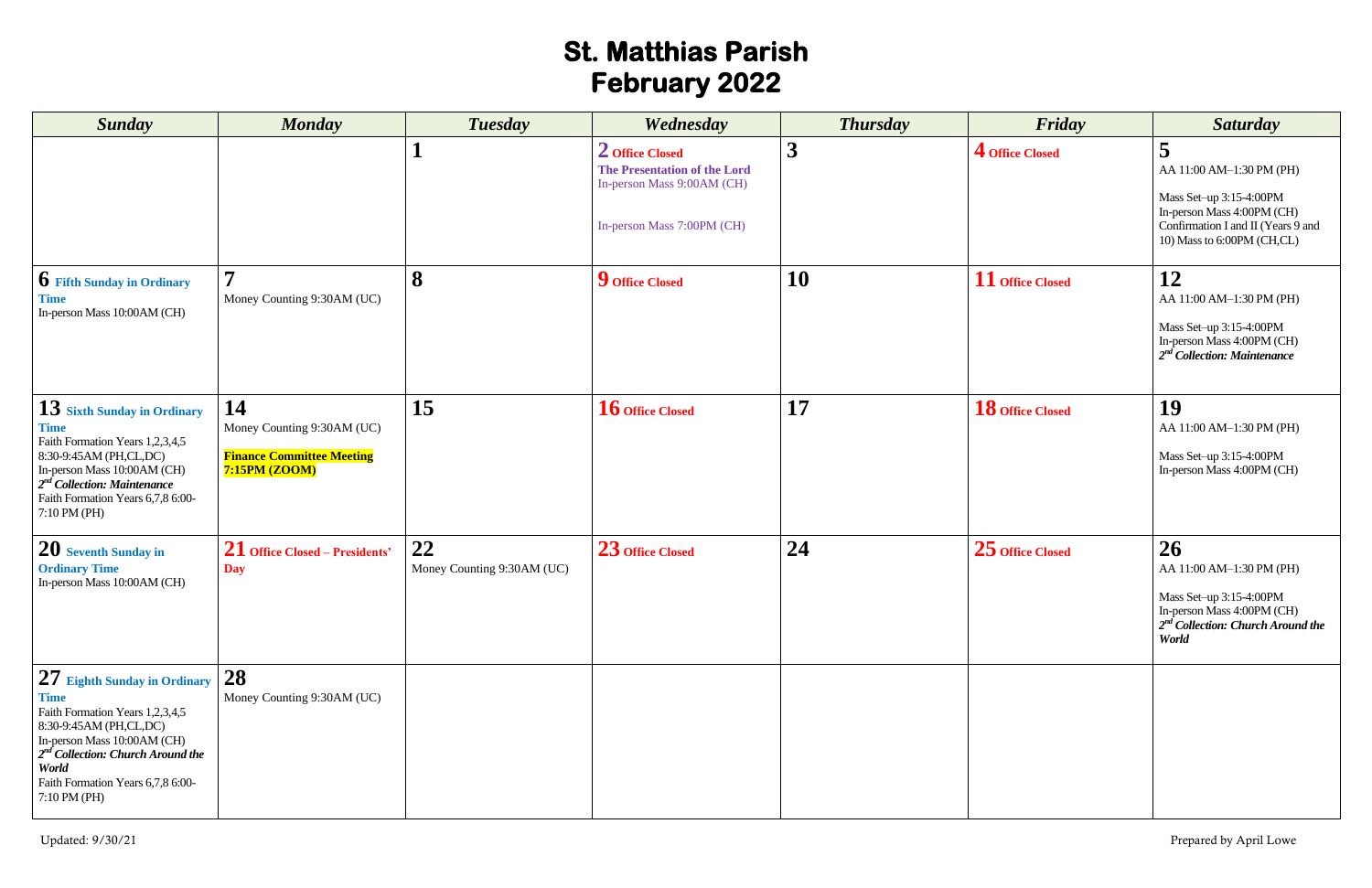## **St. Matthias Parish March 2022**

| <b>Sunday</b>                                                                                                                                                                                                               | <b>Monday</b>                                                                         | <b>Tuesday</b> | Wednesday                                                                                                                                                                           | <b>Thursday</b> | Friday           | <b>Saturday</b>                                                                                                                                            |
|-----------------------------------------------------------------------------------------------------------------------------------------------------------------------------------------------------------------------------|---------------------------------------------------------------------------------------|----------------|-------------------------------------------------------------------------------------------------------------------------------------------------------------------------------------|-----------------|------------------|------------------------------------------------------------------------------------------------------------------------------------------------------------|
|                                                                                                                                                                                                                             |                                                                                       |                | 2 Office Closed<br><b>Ash Wednesday</b><br>In-person Mass 9:00AM (CH)<br><b>Catholic Charities Collection</b><br>In-person Mass 7:00PM (CH)<br><b>Catholic Charities Collection</b> | 3               | 4 Office Closed  | 5<br>AA 11:00 AM-1:30 PM (PH)<br>Mass Set-up 3:15-4:00PM<br>In-person Mass 4:00PM (CH)<br>Confirmation I and II (Years 9 and<br>10) Mass to 6:00PM (CH,CL) |
| <b>b</b> First Sunday of Lent<br>Faith Formation Years 1,2,3,4,5<br>8:30-9:45AM (PH,CL,DC)<br>In-person Mass 10:00AM (CH)<br>Faith Formation Years 6,7,8 6:00-<br>7:10 PM (PH)                                              | Money Counting 9:30AM (UC)                                                            | 8              | 9 Office Closed                                                                                                                                                                     | <b>10</b>       | 11 Office Closed | 12<br>AA 11:00 AM-1:30 PM (PH)<br>Mass Set-up 3:15-4:00PM<br>In-person Mass 4:00PM (CH)<br>$2nd$ Collection: Maintenance                                   |
| 13 Second Sunday of Lent<br>In-person Mass 10:00AM (CH)<br>$2^{nd}$ Collection: Maintenance                                                                                                                                 | 14<br>Money Counting 9:30AM (UC)<br><b>Finance Committee Meeting</b><br>7:15PM (ZOOM) | 15             | 16 Office Closed                                                                                                                                                                    | 17              | 18 Office Closed | 19<br>AA 11:00 AM-1:30 PM (PH)<br>Mass Set-up 3:15-4:00PM<br>In-person Mass 4:00PM (CH)<br>$2nd$ Collection: Parochial Schools                             |
| 20 Third Sunday of Lent<br>Faith Formation Years 1,2,3,4,5<br>8:30-9:45AM (PH,CL,DC)<br>In-person Mass 10:00AM (CH)<br>2 <sup>nd</sup> Collection: Parochial Schools<br>Faith Formation Years 6,7,8 6:00-<br>$7:10$ PM (PH) | 21<br>Money Counting 9:30AM (UC)                                                      | 22             | 23 Office Closed                                                                                                                                                                    | 24              | 25 Office Closed | 26<br>AA 11:00 AM-1:30 PM (PH)<br>Mass Set-up 3:15-4:00PM<br>In-person Mass 4:00PM (CH)                                                                    |
| 27 Fourth Sunday of Lent<br>In-person Mass 10:00AM (CH)                                                                                                                                                                     | 28<br>Money Counting 9:30AM (UC)                                                      | 29             | 30 Office Closed                                                                                                                                                                    | 31              |                  |                                                                                                                                                            |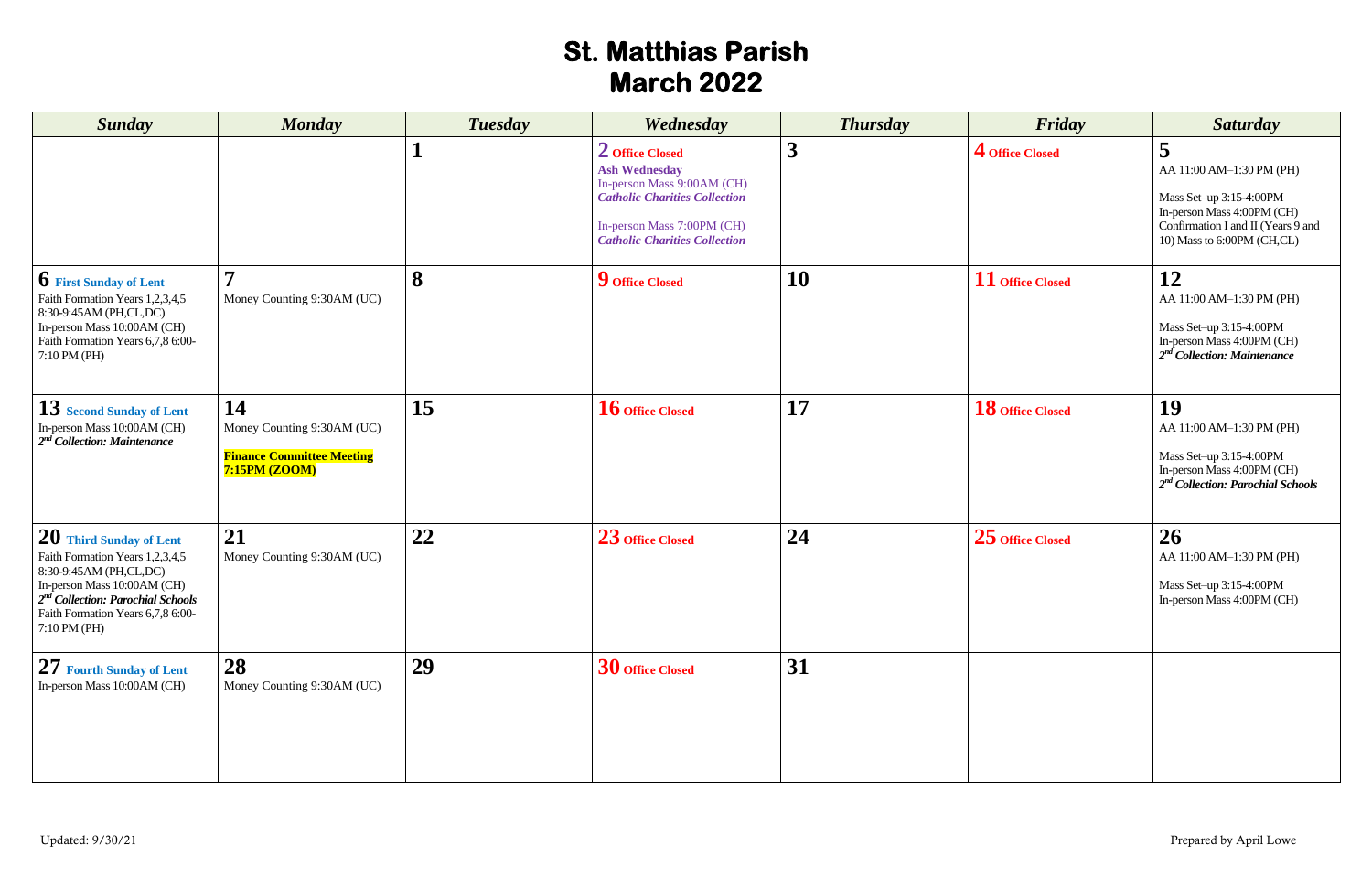# **St. Matthias Parish April 2022**

| <b>Sunday</b>                                                                                                                                                                                                                                                  | <b>Monday</b>                                          | <b>Tuesday</b>   | Wednesday              | <b>Thursday</b>                                                                          | Friday                                                                                             | <b>Saturday</b>                                                                                                                                       |
|----------------------------------------------------------------------------------------------------------------------------------------------------------------------------------------------------------------------------------------------------------------|--------------------------------------------------------|------------------|------------------------|------------------------------------------------------------------------------------------|----------------------------------------------------------------------------------------------------|-------------------------------------------------------------------------------------------------------------------------------------------------------|
|                                                                                                                                                                                                                                                                |                                                        |                  |                        |                                                                                          | <b>L</b> Office Closed                                                                             | AA 11:00 AM-1:30 PM (PH)<br>Mass Set-up 3:15-4:00PM<br>In-person Mass 4:00PM (CH)<br>Confirmation I and II (Years 9 and<br>10) Mass to 6:00PM (CH,CL) |
| 3 Fifth Sunday of Lent<br>Faith Formation Years 1,2,3,4,5<br>8:30-9:45AM (PH,CL,DC)<br>In-person Mass 10:00AM (CH)<br>Faith Formation Years 6,7,8 6:00-<br>7:10 PM (PH)                                                                                        | 4                                                      | 5                | <b>b</b> Office Closed | 7                                                                                        | <b>8</b> Office Closed                                                                             | 9<br>AA 11:00 AM-1:30 PM (PH)<br>Mass Set-up 3:15-4:00PM<br>In-person Mass 4:00PM (CH)                                                                |
| 10 Palm Sunday of the<br><b>Passion of the Lord</b><br>Faith Formation Years 1,2,3,4,5<br>8:30-9:45AM (PH,CL,DC)<br>In-person Mass 10:00AM (CH)<br><b>Second Collection: Parish</b><br><b>Maintenance</b><br>Faith Formation Years 6,7,8 6:00-<br>7:10 PM (PH) | 11<br>12                                               | 13 Office Closed | $14$ Holy Thursday     | $15$ Good Friday<br>Stations of the Cross 3:00PM (CH)                                    | 16 Holy Saturday/Easter Vigil<br>AA 11:00 AM-1:30 PM (PH)                                          |                                                                                                                                                       |
|                                                                                                                                                                                                                                                                | <b>Finance Committee Meeting</b><br>7:15PM (ZOOM)      |                  |                        | Mass Set-up 6:15-7:00PM<br>In-person Mass 7:00PM (CH)<br><b>CRS Rice Bowl Collection</b> | Mass Set-up $6:15-7:00PM$<br>In-person Mass 7:00PM (CH)<br><b>Holy Land/Good Friday Collection</b> | Mass Set-up 7:15-8:00PM<br>In-person Mass 8:00PM (CH)                                                                                                 |
| 17 Easter Sunday<br>In-person Mass 9:00AM (CH)<br><b>Clergy Trust Collection</b>                                                                                                                                                                               | 18 Office Closed – Easter $\&$<br><b>Patriots' Day</b> | 19               | 20 Office Closed       | 21                                                                                       | 22 Office Closed                                                                                   | 23<br>AA 11:00 AM-1:30 PM (PH)<br>Mass Set-up 3:15-4:00PM                                                                                             |
| In-person Mass 11:00AM (CH)<br><b>Clergy Trust Collection</b>                                                                                                                                                                                                  |                                                        |                  |                        |                                                                                          |                                                                                                    | In-person Mass 4:00PM (CH)<br><b>Second Collection: SVdP</b>                                                                                          |
| 24 Second Sunday of Easter<br>In-person Mass 10:00AM (CH)<br><b>Second Collection: SVdP</b>                                                                                                                                                                    | 25                                                     | 26               | 27 Office Closed       | 28                                                                                       | 29 Office Closed                                                                                   | 30<br>AA 11:00 AM-1:30 PM (PH)<br>Mass Set-up 3:15-4:00PM<br>In-person Mass 4:00PM (CH)                                                               |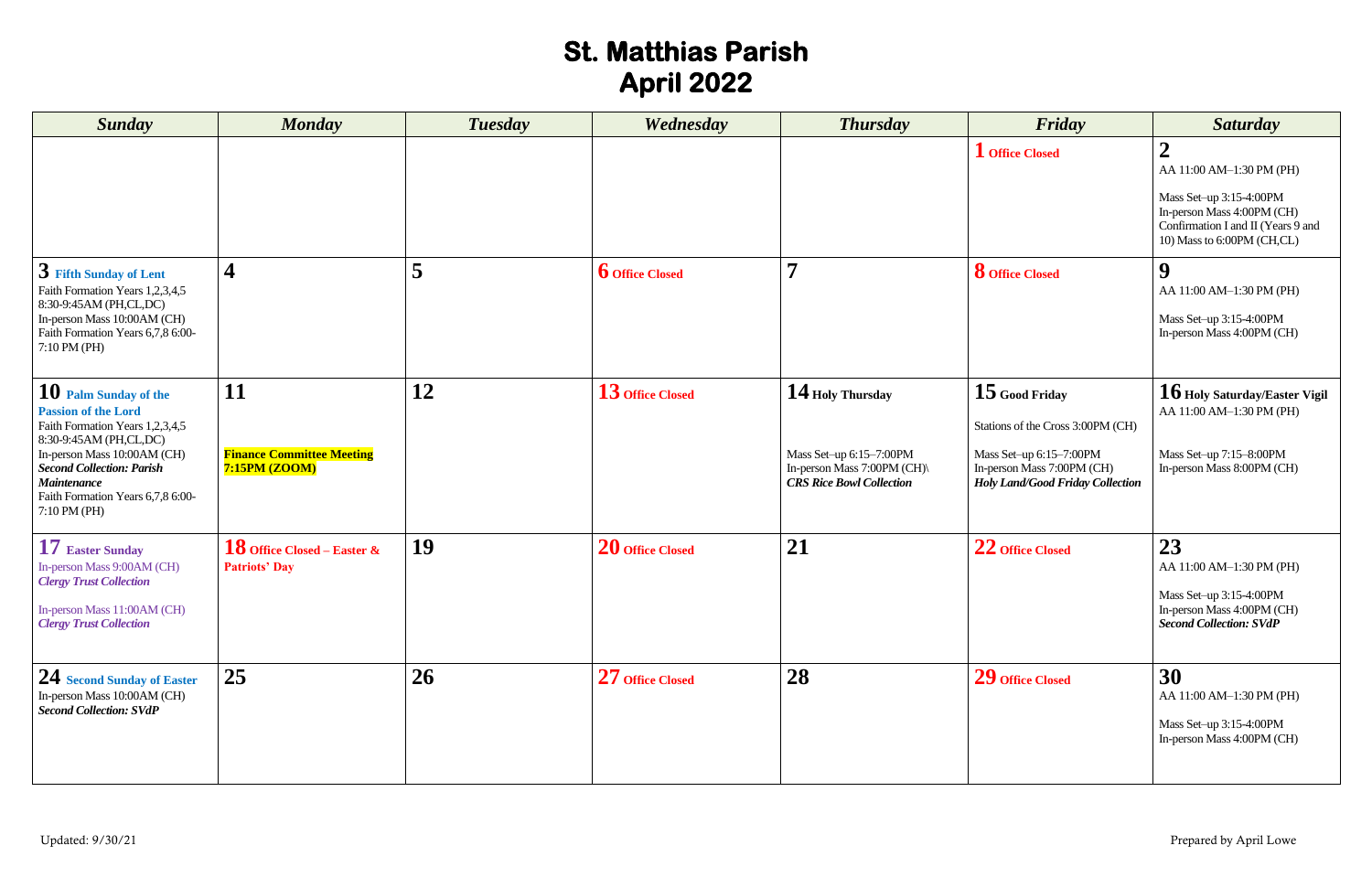# **St. Matthias Parish May 2022**

| <b>Sunday</b>                                                                                                   | <b>Monday</b>                                          | <b>Tuesday</b>          | Wednesday        | <b>Thursday</b>                                                                                                                                                        | Friday                 | <b>Saturday</b>                                                                                                                                                                              |
|-----------------------------------------------------------------------------------------------------------------|--------------------------------------------------------|-------------------------|------------------|------------------------------------------------------------------------------------------------------------------------------------------------------------------------|------------------------|----------------------------------------------------------------------------------------------------------------------------------------------------------------------------------------------|
| <b>Third Sunday of Easter</b><br>In-person Mass 10:00AM (CH)                                                    | $\boldsymbol{2}$                                       | $\overline{\mathbf{3}}$ | 4 Office Closed  | 5                                                                                                                                                                      | <b>6</b> Office Closed | $\overline{ }$<br>AA 11:00 AM-1:30 PM (PH)<br>Mass Set-up 3:15-4:00PM<br>In-person Mass 4:00PM (CH)<br><b>First Eucharist 2022</b><br><b>Second Collection: Parish</b><br><b>Maintenance</b> |
| <b>8</b> Fourth Sunday of Easter<br>In-person Mass 10:00AM (CH)<br><b>Second Collection: Parish Maintenance</b> | 9<br><b>Finance Committee Meeting</b><br>7:15PM (ZOOM) | 10                      | 11 Office Closed | 12                                                                                                                                                                     | 13 Office Closed       | 14 Feast of St. Matthias<br>AA 11:00 AM-1:30 PM (PH)<br>Mass Set-up 3:15-4:00PM<br>In-person Mass 4:00PM (CH)<br><b>Confirmation 2022</b>                                                    |
| 15 Fifth Sunday of Easter<br>In-person Mass 10:00AM (CH)<br><b>Confirmation 2022</b>                            | 16                                                     | 17                      | 18 Office Closed | 19                                                                                                                                                                     | 20 Office Closed       | 21<br>AA 11:00 AM-1:30 PM (PH)<br>Mass Set-up 3:15-4:00PM<br>In-person Mass 4:00PM (CH)                                                                                                      |
| 22 Sixth Sunday of Easter<br>In-person Mass 10:00AM (CH)<br><b>Confirmation 2022</b>                            | 23                                                     | 24                      | 25 Office Closed | 26<br><b>Ascension of the Lord</b><br>In-person Mass 9:00AM (CH)<br><b>Ascension Collection</b><br>In-person Mass 7:00PM (CH)<br><b>Ascension Charities Collection</b> | 27 Office Closed       | 28<br>AA 11:00 AM-1:30 PM (PH)<br>Mass Set-up 3:15-4:00PM<br>In-person Mass 4:00PM (CH)                                                                                                      |
| $29$ Seventh Sunday of Easter<br>In-person Mass 10:00AM (CH)                                                    | $30$ Office Closed – Memorial<br><b>Day</b>            | 31                      |                  |                                                                                                                                                                        |                        |                                                                                                                                                                                              |